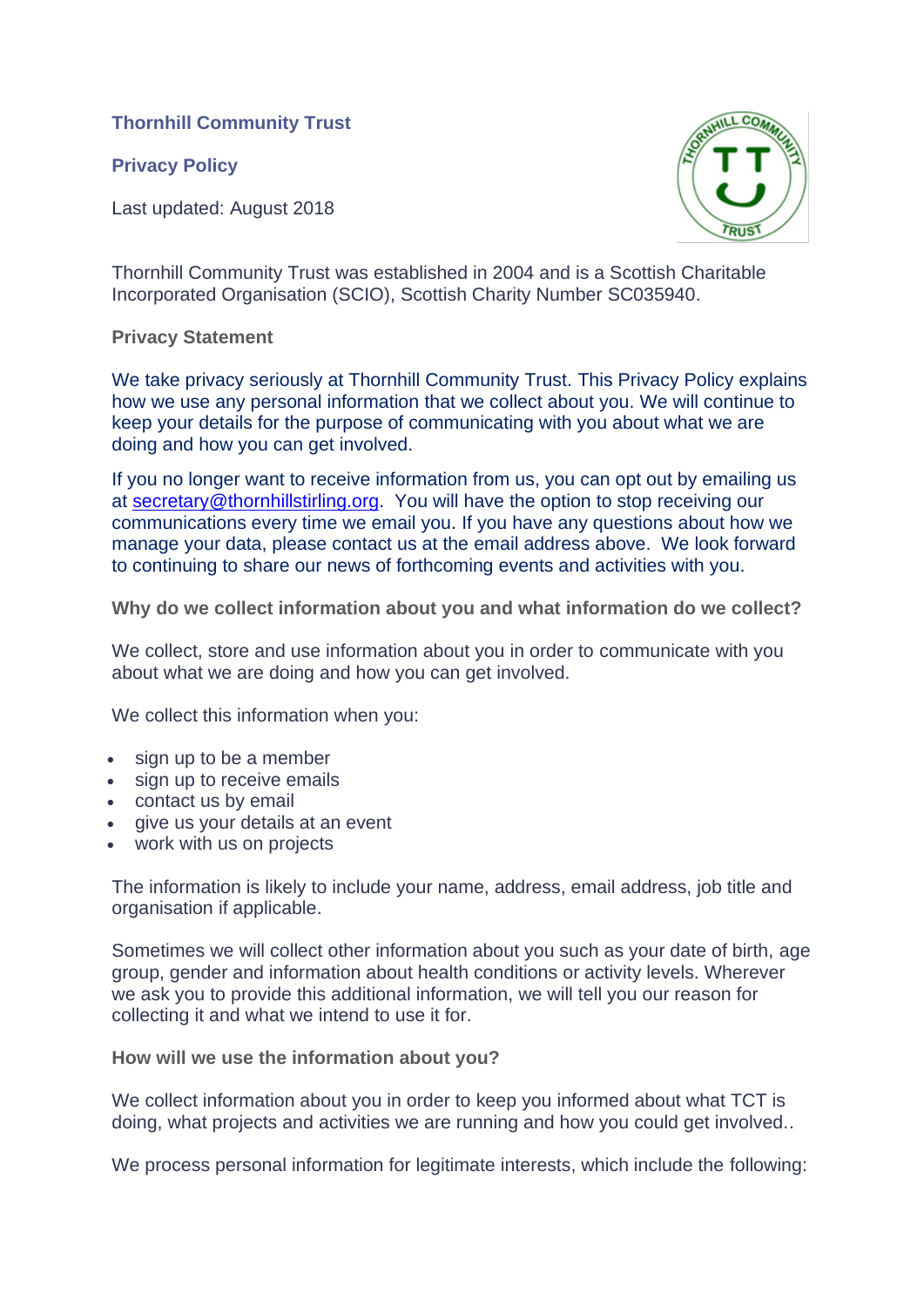- To identify or prevent fraud
- To fulfil a legal obligation
- To provide communications, including email communications, which with think will be of legitimate interest to you

When we process your data, we will keep your Personal Data rights in high regard and will take account of these rights. You have the right to object to our processing of your personal data and to be removed from our system.

If you no longer want to receive information from us, you can opt out at any time by emailing us at **secretary@thornhillstirling.org**. You will have the option to stop receiving our communications every time we email you. If you have any questions about how we manage your data, please contact us at the email address above.

## **How is your information stored?**

Your information is held securely by the Trustees. Unless we are required to do so by law, we do not share your personal data with any third parties. We do not share your information for marketing purposes with other organisations or companies. We take reasonable steps to protect the personal data collected against loss, misuse, unauthorised use, access, inadvertent disclosure, alteration and destruction. However, no network, server, database, internet or email transmission is ever fully secure or error free so you should take care in deciding what information you send to us when disclosing personal information.

## **How can you access, update or remove your information?**

To request a copy of the information we hold about you, correct or update any information about you, unsubscribe from our services, object to us processing your data or remove any information about you from our records, please contact us at [secretary@thornhillstirling.org](file:///D:/TCT/TCT%20documents/secretary@thornhillstirling.org) or write to us at the contact address at the end of this document.

## **What are your rights**

Under the General Data Protection Regulation (effective from 25 May 2018) you have the following new rights relating to data protection:

- The right to be informed
- The right of access
- The right of rectification
- The right to erasure
- The right to restrict processing
- The right to data portability
- The right to object
- Rights in relation to automated decision-making and profiling

You can find more information about these on the Information Commissioner's website.<https://ico.org.uk/>